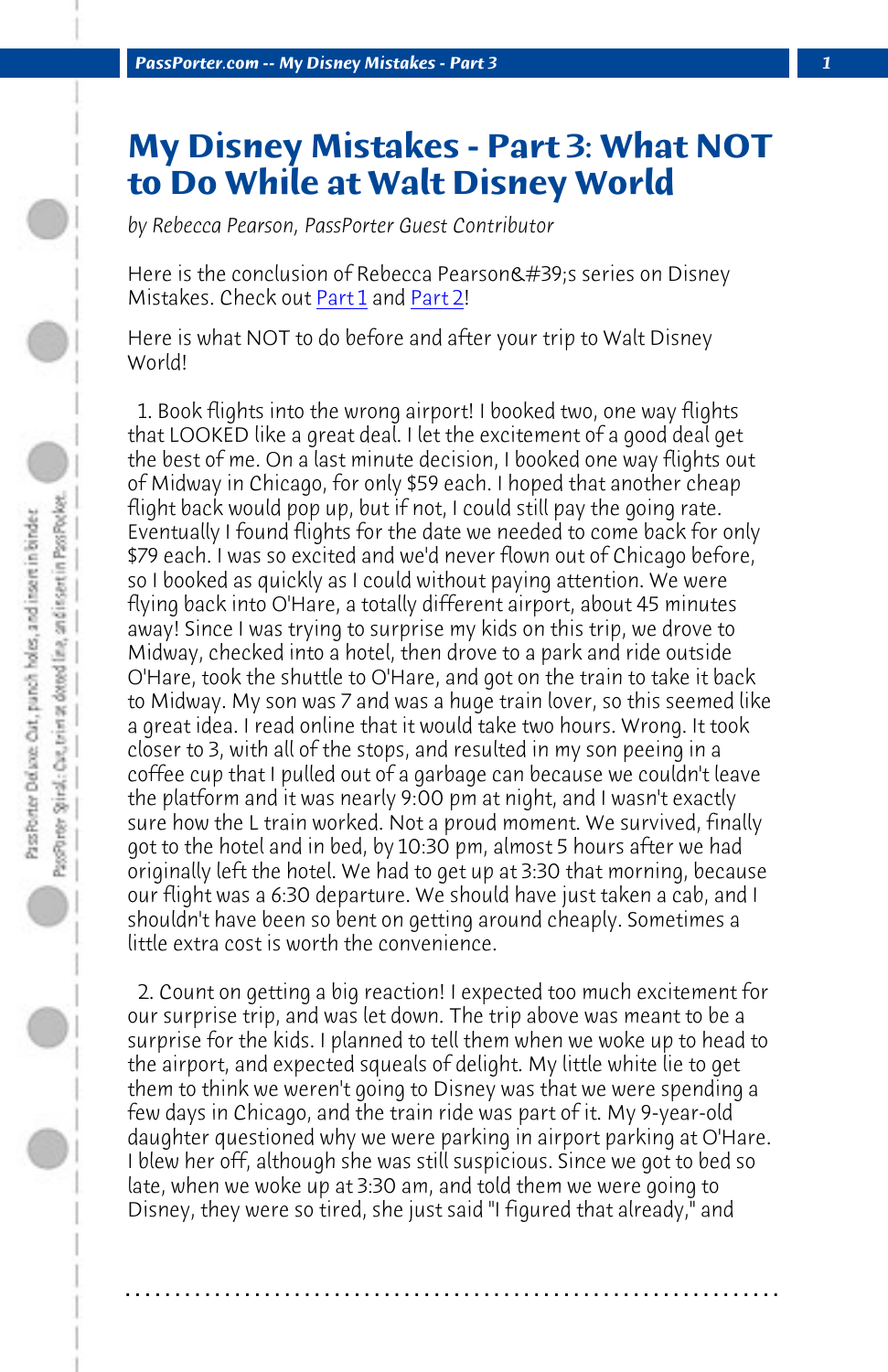Dillon said, "But you said we were going to stay in Chicago and would ride the train again." So much for that surprise. I realize now that planning to surprise them was probably more for my benefit than theirs. They would have liked going to Florida either way. I didn't plan as well as I could, and I had too high of expectations for the situation that we ended up in.

3. Wait to check out your PhotoPass pictures. I let our Photopass pictures from our first trip expire before I got to order anything. Huge Fail. I still have pictures from that trip of course, but I'm not sure that I have any of all of us in front of the castle, and I'd have a lot more had I not let it expire. I hoped to add borders, then lost track of time, and at the time, I don't think they had the option to pay for extra time (which I do recommend taking advantage of, it has saved me before). Take advantage of Photopass. With the new Memory Maker option, it's an even better deal, and the characters do pose differently, arguably even better, for the PhotoPass photographers. Set reminders in your phone, on your calendar, anything that you can do to remember to download your photos; I find it to be well worth it.

 4. Overdose on Energy Drinks. I drove through the night to Florida and accidentally overdosed on energy drinks. Okay, maybe overdosed isn't exactly correct, but I'm not sure what else to call it. We drove for the first time, and while we planned to stop at a hotel on the way home, I just wanted to get there and decided that I could drive through the night. I used to work nights, so I could handle it right? I guess I did, but I also scared the crap out of myself in the process. I drank my first energy drink at about midnight. I had never had one, so I wasn't really sure how it would work for me. It worked great honestly, but it was a bit too sweet. At around 4am, I decided I was getting tired again and needed gas, so I bought a smaller energy drink of a different brand. In my mind, four hours was enough time to pass before drinking another. I'm not sure if it was the timing, or the energy drink I picked, but it was a crazy experience. It felt like my limbs were asleep from the knees and elbows down, I had that pins and needles sensation, and when I sneezed, pins and needles went through my entire body. I sat there trying to bounce my legs and use up energy to get rid of the sensation, eventually got to a rest stop, and just got out of my car to jog to the restroom and jump around a bit to try to get some energy out. Energize me it did, but to a scary degree. I wouldn't drive straight through again, and I haven't had an energy drink since.

 5. Wait until your kids are older to take them out of school. I didn't take the kids out of school soon enough for a trip. I know there are different schools of thought regarding this, however, we don't have strict guidelines and school has been easy for my children. I finally took them

**. . . . . . . . . . . . . . . . . . . . . . . . . . . . . . . . . . . . . . . . . . . . . . . . . . . . . . . . . . . . . . . . . .**